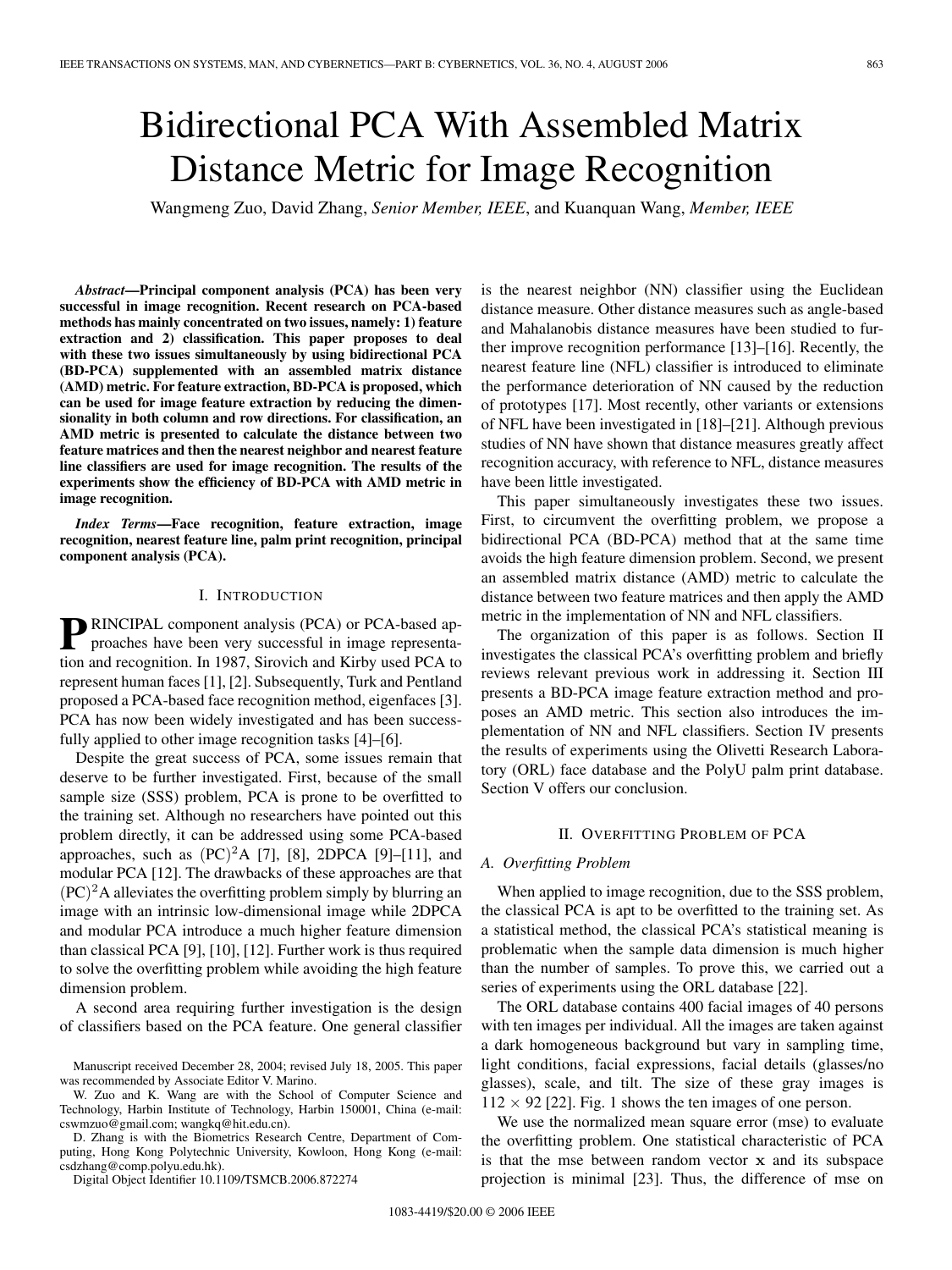Fig. 1. Ten images of an individual in the ORL face database.

the training set and the testing set indicates the degree of overfitting. If PCA is overfitted to the training set, the mse on the training set would be much lower than on the testing set.

Given the first  $L$  principal components (PCs), we define the PCA projector as  $W_L = [\varphi_1, \varphi_2, \dots, \varphi_L]$ . A vector **x** is then transformed into PCA subspace by

$$
\mathbf{y} = \mathbf{W}_L^T(\mathbf{x} - \overline{\mathbf{x}}).
$$
 (1)

The reconstructed vector  $\tilde{\mathbf{x}}$  can be represented as

$$
\tilde{\mathbf{x}} = \overline{\mathbf{x}} + \mathbf{W}_L \mathbf{y} = \overline{\mathbf{x}} + \mathbf{W}_L \mathbf{W}_L^T (\mathbf{x} - \overline{\mathbf{x}}).
$$
 (2)

The normalized mse on the training set mse $_L^{\text{train}}$  is then defined as

$$
mse_L^{\text{train}} = \frac{\sum_{i} \left\| \mathbf{x}_i^{\text{train}} - \tilde{\mathbf{x}}_i^{\text{train}} \right\|^2}{\sum_{i} \left\| \mathbf{x}_i^{\text{train}} - \overline{\mathbf{x}}^{\text{train}} \right\|^2}
$$
(3)

where  $x_i^{\text{train}}$  is the *i*th training sample,  $\tilde{x}_i^{\text{train}}$  is the reconstructed vector of  $\mathbf{x}_i^{\text{train}}$ , and  $\overline{\mathbf{x}}^{\text{train}}$  is the mean vector of all training samples. Similarly, we can calculate the normalized mse on the testing set mse $_L^{\text{test}}$ .

We choose the first five images of each person for training, while the remaining five images are used for testing. Thus, we obtain a training set of 200 images and a testing set of 200 images. We then calculate mse $_L^{\text{train}}$  and mse $_L^{\text{test}}$  for a given  $W_L$ , as shown in Fig. 2. We can observe that the difference between mse $_L^{\text{test}}$  and mse $_L^{\text{train}}$  would increase with the increase of L, and the difference could be up to 20% when  $L = 100$ . The great difference between mse $_L^{\text{train}}$  and mse $_L^{\text{test}}$  indicates that the classical PCA is overfitted to the training set.

## *B. Previous Work in Solving the PCA Overfitting Problem*

To date, no researchers have directly pointed out the classical PCA overfitting problem, yet some PCA-based methods have been proposed to deal with it. In the following, we survey three representative approaches, namely, 1)  $(PC)^{2}A$  [7], [8], 2) 2DPCA [9]–[11], and 3) modular PCA [12], [24], [25].



*1)*  $(PC)^2A$ :  $(PC)^2A$  adopted an image preprocessing plus PCA mechanism [7]. Given an  $m \times n$  image  $I(x, y)$ , Wu and Zhou define its vertical and horizontal integral projections by

$$
V_p(x) = \frac{1}{n} \sum_{y=1}^{n} I(x, y)
$$
 (4)

$$
H_p(y) = \frac{1}{m} \sum_{x=1}^{m} I(x, y).
$$
 (5)

Then, the projection map  $M_p(x, y)$  is defined by

$$
M_p(x,y) = \frac{V_p(x)H(y)}{\overline{I}}\tag{6}
$$

where  $\overline{I}$  is the average intensity of the image. We then obtain  $I_{\alpha}(x, y)$ , the projection-combined version of  $I(x, y)$  with combination parameter  $\alpha$ , i.e.,

$$
I_{\alpha}(x,y) = (1 - \alpha)I(x,y) + \alpha M_p(x,y). \tag{7}
$$

Finally, classical PCA is performed on the projection-combined version of  $I(x, y)$ .

Since the projection map  $M_p(x, y)$  is generated by the vertical and horizontal integral projections  $V_p(x)$  and  $H_p(x)$ , the intrinsic dimension of  $M_p(x, y)$  should be less than  $(m +$  $n-1$ ) [7].  $I_{\alpha}(x, y)$  is a mixture of high-dimensional  $I(x, y)$ and low-dimensional  $M_p(x, y)$ . The employment of  $I_\alpha(x, y)$  in PCA can thus alleviate the overfitting problem. We considered that this is the reason for the better recognition performance of  $(PC)^2$ A over classical PCA.

*2) 2DPCA:* As we shall now show, 2DPCA is a row PCA that regards an  $m \times n$  image matrix as an *m*-set of  $1 \times n$  row vectors. Let  $\{X_1, X_2, \ldots, X_N\}$  be a training set of N images. The image total scatter matrix  $G_t$  in [9] and [10] is defined by

$$
\mathbf{G}_t = \frac{1}{N} \sum_{i=1}^{N} (\mathbf{X}_i - \overline{\mathbf{X}})^T (\mathbf{X}_i - \overline{\mathbf{X}})
$$
(8)



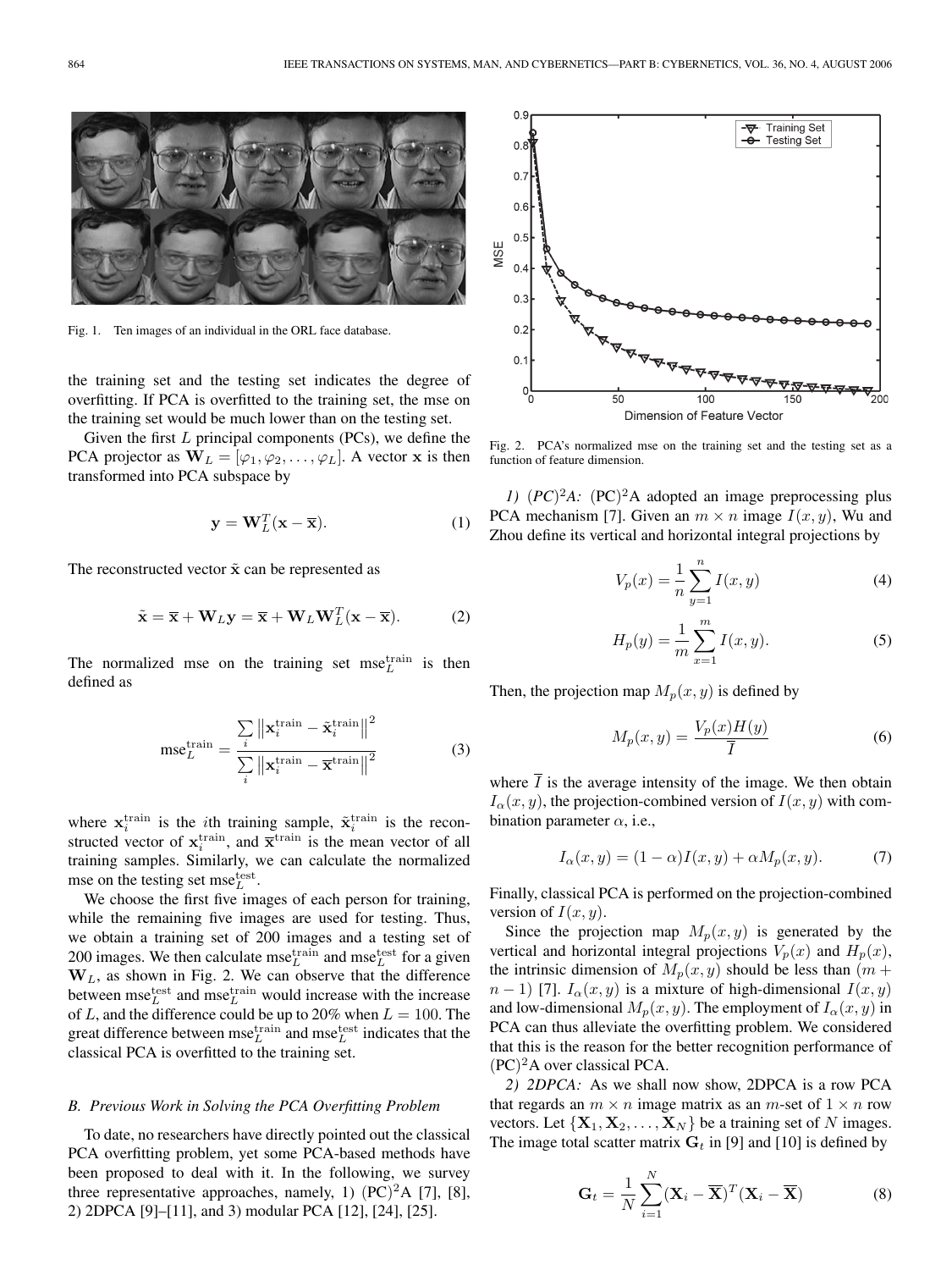where  $X_i$  denotes the *i*th image and  $\overline{X}$  denotes the global mean of all images. By representing  $X_i$  as an m-set of  $1 \times n$ row vectors

$$
\mathbf{X}_{i} = \begin{bmatrix} \mathbf{x}_{i}^{1} \\ \mathbf{x}_{i}^{2} \\ \vdots \\ \mathbf{x}_{i}^{m} \end{bmatrix}
$$
 (9)

the image total scatter matrix  $G_t$  can be rewritten as

$$
\mathbf{G}_{t} = \frac{1}{N} \sum_{i=1}^{N} \sum_{j=1}^{m} \left(\mathbf{x}_{i}^{j} - \overline{\mathbf{x}}^{j}\right)^{T} \left(\mathbf{x}_{i}^{j} - \overline{\mathbf{x}}^{j}\right)
$$
(10)

where  $\mathbf{x}_i^j$  and  $\overline{\mathbf{x}}_i^j$  denote the *j*th row of  $\mathbf{X}_i$  and  $\overline{\mathbf{X}}$ , respectively. We can define the row total scatter matrix  $S_t^{\text{row}}$  as the scatter matrix of all the row vectors as

$$
\mathbf{S}_{t}^{\text{row}} = \frac{1}{Nm} \sum_{i=1}^{N} \sum_{j=1}^{m} \left(\mathbf{x}_{i}^{j} - \overline{\mathbf{x}}\right)^{T} \left(\mathbf{x}_{i}^{j} - \overline{\mathbf{x}}\right)
$$
(11)

where  $\bar{x}$  is the mean vector of all row vectors in  $\bar{X}$ . Comparing (10) with (11), the computation of  $\mathbf{G}_t$  and  $\mathbf{S}_t^{\text{row}}$  is almost the same except for the substitution of  $\overline{x}$  for  $\overline{x}_i^j$  and the addition of the constant  $1/m$ . Consequently, we argue that 2DPCA is actually a variant of row PCA.

2DPCA treats an image as  $m 1 \times n$  row vectors and performs PCA on all row vectors in the training set. In 2DPCA, the actual vector dimension is  $n$ , the actual sample size is  $mN$ , and  $n \ll mN$ . Thus, the SSS problem is solved. Despite its advantages, 2DPCA still suffers from the high feature dimension problem (one typical dimension in [9] is  $8 \times 112$ ). Yang proposed solving this problem with a 2DPCA plus PCA method, but the 2DPCA + PCA strategy would reintroduce the SSS problems.

*3) Modular PCA:* In modular PCA, an image is divided into  $n_1$  subimages and PCA is performed on all these subimages [12]. Given an  $m \times n$  image  $I(x, y)$ , these subimages can be represented as

$$
I_{ij}(k,l) = I\left(\frac{m}{\sqrt{n_1}}(i-1) + k, \frac{n}{\sqrt{n_1}}(j-1) + l\right)
$$
 (12)

where  $I_{ij}$  denotes the vertical *i*th and horizontal *j*th subimages.

Since modular PCA divides an image into a number of subimages, the actual vector dimension in modular PCA will be much lower than in classical PCA. The number of training vectors used in modular PCA is much higher than the number used in classical PCA. Thus, modular PCA can be used to solve the overfitting problem.

Modular PCA, however, still has some problems. One is how to determine the number of subimages. For example, Toygar and Acan proposed dividing an image into five horizontal subimages [24], and Chen proposed a  $5 \times 5$  and  $5 \times 3$  partitions of an image [25]. Another problem is that the feature dimension will increase as we increase of the number of subimages.

In summary, none of these three methods provide an entirely satisfactory solution to the overfitting problem.  $(PC)^2$ A merely

alleviates the overfitting problem by using a intrinsic lowdimensional image to blur the original image. 2DPCA and modular PCA both solve the overfitting problems by reducing the dimensionality and by increasing the training vectors yet introduce the high feature dimension problem. Finally, 2DPCA can be regarded as a special case of modular PCA where each row of the original image is regarded as a subimage.

## III. BD-PCA WITH AMD METRIC

In this section, we first propose a BD-PCA method to solve the overfitting problem and then present an AMD metric and apply it to the NN or NFL classifiers.

### *A. BD-PCA*

In classical PCA, an  $m \times n$  image **X** should be mapped into a high-dimensional  $mn \times 1$  vector **x** in advance, and then a  $d_{\text{PCA}} \times 1$  feature vector **y** of **x** ( $d_{\text{PCA}} \ll mn$ ) is obtained by

$$
y = W_{\text{pca}}^T x \tag{13}
$$

where  $W_{\text{pca}}$  is the PCA projector. BD-PCA, however, is a straightforward image projection technique where a  $k_{\text{col}} \times k_{\text{row}}$ feature matrix **Y** of an  $m \times n$  image **X** ( $k_{\text{col}} \ll m$ ,  $k_{\text{row}} \ll n$ ) can be obtained by

$$
\mathbf{Y} = \mathbf{W}_{\text{col}}^T \mathbf{X} \mathbf{W}_{\text{row}} \tag{14}
$$

where  $\mathbf{W}_{\text{col}}$  is the column projector and  $\mathbf{W}_{\text{row}}$  is the row projector. BD-PCA has at least two advantages over PCA. First, being a straightforward image projection technique, BD-PCA does not require mapping an image **X** to an image vector **x**. Second, BD-PCA-based feature extraction generally has a lower computational requirement than PCA-based feature extraction. PCA requires  $m \times n \times d_{\text{PCA}}$  multiplications, while BD-PCA requires  $m \times n \times k_{\text{row}} + m \times k_{\text{col}} \times k_{\text{row}}$  multiplications. Since, in general,  $k_{\text{row}} < d_{\text{PCA}}$ , BD-PCA-based feature extraction is computationally more efficient than PCA.

We next present our method for calculating  $W_{\text{col}}$  and  $W_{\text{row}}$ . Let  $\{X_1, X_2, \ldots, X_N\}$  be a training set of N images. By representing the *i*th image matrix  $X_i$  as an *m*-set of  $1 \times n$  row vectors, the row total scatter matrix  $S_t^{\text{row}}$  is defined by

$$
\mathbf{S}_{t}^{\text{row}} = \frac{1}{Nm} \sum_{i=1}^{N} (\mathbf{X}_{2} - \overline{\mathbf{X}})^{T} (\mathbf{X}_{2} - \overline{\mathbf{X}})
$$
(15)

where  $\overline{X}$  is the mean matrix of all training images. We choose the row eigenvectors corresponding to the first  $k_{\text{row}}$  largest eigenvalues of  $S_t^{\text{row}}$  to construct the row projector

$$
\mathbf{W}_{\text{row}} = \left[ \mathbf{w}_1^{\text{row}}, \mathbf{w}_2^{\text{row}}, \dots, \mathbf{w}_{k_{\text{row}}}^{\text{row}} \right]. \tag{16}
$$

By treating an image matrix  $X_i$  as an *n*-set of  $m \times 1$  column vectors

$$
\mathbf{X}_i = \left[ \mathbf{x}_i^1, \ \mathbf{x}_i^2, \dots, \mathbf{x}_i^n \right] \tag{17}
$$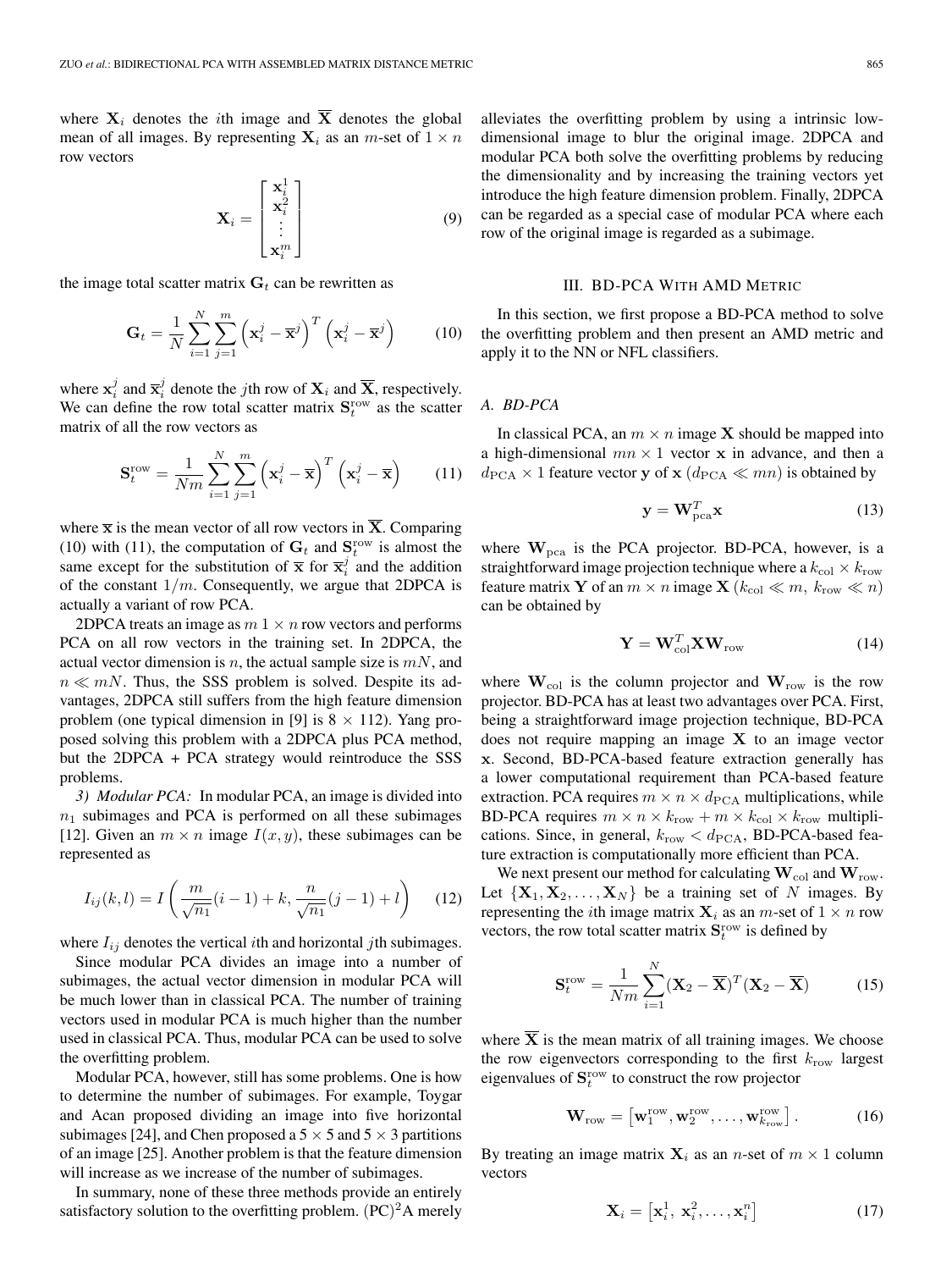we define the column total scatter matrix

$$
\mathbf{S}_{t}^{\text{col}} = \frac{1}{Nn} \sum_{i=1}^{N} (\mathbf{X}_{2} - \overline{\mathbf{X}}) (\mathbf{X}_{2} - \overline{\mathbf{X}})^{T}.
$$
 (18)

We then choose the first  $k_{\text{col}}$  column eigenvectors corresponding to the first  $k_{\text{col}}$  largest eigenvalues of  $\mathbf{S}_t^{\text{col}}$  to construct the column projector

$$
\mathbf{W}_{\text{col}} = \left[\mathbf{w}_{1}^{\text{col}}, \mathbf{w}_{2}^{\text{col}}, \dots, \mathbf{w}_{k_{\text{col}}}^{\text{col}}\right]. \tag{19}
$$

Note that BD-PCA is a generalization of Yang's 2DPCA. 2DPCA can be regarded as a special BD-PCA with  $W_{col} = I_m$ , where  $\mathbf{I}_m$  denotes an  $m \times m$  identity matrix [10].

#### *B. AMD Metric*

Distance measures seriously affect the recognition performance of the NN classifier. This motivates us to investigate distance measures subsequent to extracting the BD-PCA feature matrix. The distance of two feature matrices can be calculated using either a vector-based or matrix-based method. In a vectorbased method, a feature matrix is first mapped to a vector and then a vector-based distance measure is used. In a matrixbased method, the distance between two feature matrices can be directly computed. In fact, given a vector-based distance measure, we could find an equivalent matrix-based distance measure to calculate the distance. For example, it is easy to prove the equivalence of the Euclidean distance (vector) and the Frobenius distance (matrix) [26]. Thus, we only investigate the matrix-based distance measure.

*Definition 1:* Given two feature matrices  $\mathbf{A} = (a_{ij})_{k_{\text{col}} \times k_{\text{row}}}$ and  $\mathbf{B} = (b_{ij})_{k_{\text{col}} \times k_{\text{row}}}$ , the AMD distance  $d_{\text{AMD}}(\mathbf{A}, \mathbf{B})$  is defined as

$$
d_{\text{AMD}}(\mathbf{A}, \mathbf{B}) = \left( \sum_{j=1}^{k_{\text{row}}} \left( \sum_{i=1}^{k_{\text{col}}} |a_{ij} - b_{ij}|^{p_1} \right)^{\frac{p_2}{p_1}} \right)^{\frac{1}{p_2}},
$$
\n
$$
(p_1, p_2 > 0). \quad (20)
$$

*Definition 2:* A matrix norm on  $\mathbb{R}^{k_{\text{col}} \times k_{\text{row}}}$  is a function  $f$ :  $\mathbb{R}^{k_{\rm col}\times k_{\rm row}} \to \mathbb{R}$  with the properties [26]

$$
f(\mathbf{A}) \ge 0, \quad \mathbf{A} \in \mathbb{R}^{k_{\text{col}} \times k_{\text{row}}} (f(\mathbf{A}) = 0 \Leftrightarrow \mathbf{A} = 0)
$$
  

$$
f(\mathbf{A} + \mathbf{B}) \le f(\mathbf{A}) + f(\mathbf{B}), \quad \mathbf{A}, \mathbf{B} \in \mathbb{R}^{k_{\text{col}} \times k_{\text{row}}}
$$
  

$$
f(\alpha \mathbf{A}) \le |\alpha| f(\mathbf{A}), \quad \alpha \in \mathbb{R}, \mathbf{A} \in \mathbb{R}^{k_{\text{col}} \times k_{\text{row}}}.
$$
 (21)

*Theorem 1:* The function  $\|\mathbf{x}\|_p = (\sum_i |x_i|^p)^{1/p}$  is a vector norm [26].

*Theorem 2:* The function  $||\mathbf{A}||_{\text{AMD}} = \left(\sum_{j=1}^{k_{\text{row}}} \left(\sum_{i=1}^{k_{\text{col}}} \times \right)\right)$  $(|a_{ij}|)^{p_1}$ )<sup> $p_2/p_1$ </sup>)<sup>1</sup>/<sup>p<sub>2</sub></sup> is a matrix norm.

*Proof:* It can be easily proved that

$$
||\mathbf{A}||_{\text{AMD}} \ge 0
$$
  

$$
||\mathbf{A}||_{\text{AMD}} = 0 \Leftrightarrow \mathbf{A} = 0
$$
  

$$
||\alpha \mathbf{A}||_{\text{AMD}} = |\alpha| ||\mathbf{A}||_{\text{AMD}}.
$$

Next, we shall prove  $\|\mathbf{A} + \mathbf{B}\|_{\text{AMD}} \le \|\mathbf{A}\|_{\text{AMD}} + \|\mathbf{B}\|_{\text{AMD}}$ . From Theorem 1

$$
\|\mathbf{A} + \mathbf{B}\|_{\text{AMD}} = \left(\sum_{j=1}^{k_{\text{row}}} \left(\sum_{i=1}^{k_{\text{col}}} |a_{ij} - b_{ij}|^{p_1}\right)^{\frac{p_2}{p_1}}\right)^{\frac{1}{p_2}}\n\leq \left(\sum_{j=1}^{k_{\text{row}}} \left(\left\|\mathbf{a}^{(j)}\right\|_{p_1} + \left\|\mathbf{b}^{(j)}\right\|_{p_1}\right)^{p_2}\right)^{\frac{1}{p_2}}.
$$

From Theorem 1, the function  $g(\mathbf{a}) = \sum_{j=1}^{k_{\text{row}}} (\|\mathbf{a}^{(j)}\|_{p_1})^{p_2})^{1/p_2}$ ,  $(\mathbf{a} = [\|\mathbf{a}^{(1)}\|_{p_1}, \dots, \|\mathbf{a}^{(k_{\text{row}})}\|_{p_1}]^T)$  is a vector norm. Let  $\mathbf{b} =$  $\left[\|\mathbf{b}^{(1)}\|_{p_1},\ldots,\|\mathbf{b}^{(k_{\mathrm{row}})}\|_{p_1}\right]^T$ 

$$
\begin{split}\n&\left(\sum_{j=1}^{k_{\text{row}}}\left(\left\|\mathbf{a}^{(j)}\right\|_{p_{1}}+\left\|\mathbf{b}^{(j)}\right\|_{p_{1}}\right)^{p_{2}}\right)^{\frac{1}{p_{2}}} \\
&=g(\mathbf{a}+\mathbf{b})\leq g(\mathbf{a})+g(\mathbf{b}) \\
&=\left(\sum_{j=1}^{k_{\text{row}}}\left(\left\|\mathbf{a}^{(j)}\right\|_{p_{1}}\right)^{p_{2}}\right)^{\frac{1}{p_{2}}}+\left(\sum_{j=1}^{k_{\text{row}}}\left(\left\|\mathbf{b}^{(j)}\right\|_{p_{1}}\right)^{p_{2}}\right)^{\frac{1}{p_{2}}} \\
&=\left(\sum_{j=1}^{k_{\text{row}}}\left(\sum_{i=1}^{k_{\text{col}}}a_{ij}^{p_{1}}\right)^{\frac{p_{2}}{p_{1}}}\right)^{\frac{1}{p_{2}}}+\left(\sum_{j=1}^{k_{\text{row}}}\left(\sum_{i=1}^{k_{\text{col}}}b_{ij}^{p_{1}}\right)^{\frac{p_{2}}{p_{1}}}\right)^{\frac{1}{p_{2}}} \\
&=\left\|\mathbf{A}\right\|_{\text{AMD}}+\left\|\mathbf{B}\right\|_{\text{AMD}}.\n\end{split}
$$

So  $\|\mathbf{A} + \mathbf{B}\|_{\text{AMD}} \le \|\mathbf{A}\|_{\text{AMD}} + \|\mathbf{B}\|_{\text{AMD}}$ , and  $\|\mathbf{A}\|_{\text{AMD}}$  is a matrix norm.

*Definition 3:* A metric in  $\mathbb{R}^{k_{\text{col}} \times k_{\text{row}}}$  is a function  $f$ :  $\mathbb{R}^{k_{\text{col}}\times k_{\text{row}}} \times \mathbb{R}^{k_{\text{col}}\times k_{\text{row}}} \to \mathbb{R}$  with the properties [27]

$$
f(\mathbf{A}, \mathbf{B}) \ge 0, \mathbf{A}, \mathbf{B} \in \mathbb{R}^{k_{\text{col}} \times k_{\text{row}}}
$$
  

$$
f(\mathbf{A}, \mathbf{B}) = 0 \Leftrightarrow \mathbf{A} = \mathbf{B}
$$
  

$$
f(\mathbf{A}, \mathbf{B}) = f(\mathbf{B}, \mathbf{A})
$$
  

$$
f(\mathbf{A}, \mathbf{B}) \le f(\mathbf{A}, \mathbf{C}) + f(\mathbf{C}, \mathbf{B}).
$$
 (22)

*Theorem 3:*  $d_{\text{AMD}}(A, B)$  is a distance metric.

*Proof:* The function  $\|\mathbf{A}\|_{\text{AMD}}$  is a matrix norm, and it is easy to prove that  $d_{\text{AMD}}(A, B) = ||A - B||_{\text{AMD}}$  is a distance metric derived from the matrix norm  $||A||_{\text{AMD}}$ .

*Corollary 1:* The Frobenius distance measure [26]  $d_F(A, B) = \left(\sum_{j=1}^{k_{\text{row}}} \sum_{i=1}^{k_{\text{col}}}(a_{ij} - b_{ij})^2\right)^{1/2}$  is a special case of the AMD metric with  $p_1 = p_2 = 2$ .

*Corollary 2:* The Yang distance measure [10]  $d_Y(\mathbf{A}, \mathbf{B}) =$  $\sum_{j=1}^{k_{\text{row}}} \left( \sum_{i=1}^{k_{\text{col}}} (a_{ij} - b_{ij})^2 \right)^{1/2}$  is a special case of AMD metric with  $p1=2$  and  $p_2 = 1$ .

Next, we shall prove that when using an NN classifier based on the AMD metric with  $p_1 = 2$ , 2DPCA is equivalent to BD-PCA with  $k_{\text{col}} = m$ . It is easy to deduce the correctness of this statement from the proof of the following theorem.

*Theorem 4:* Given an  $m \times n$  image **X**, 2DPCA extracts the feature matrix  $\bf{A}$  by  $\bf{A} = \bf{X} \bf{W}_{row}$  and BD-PCA extracts the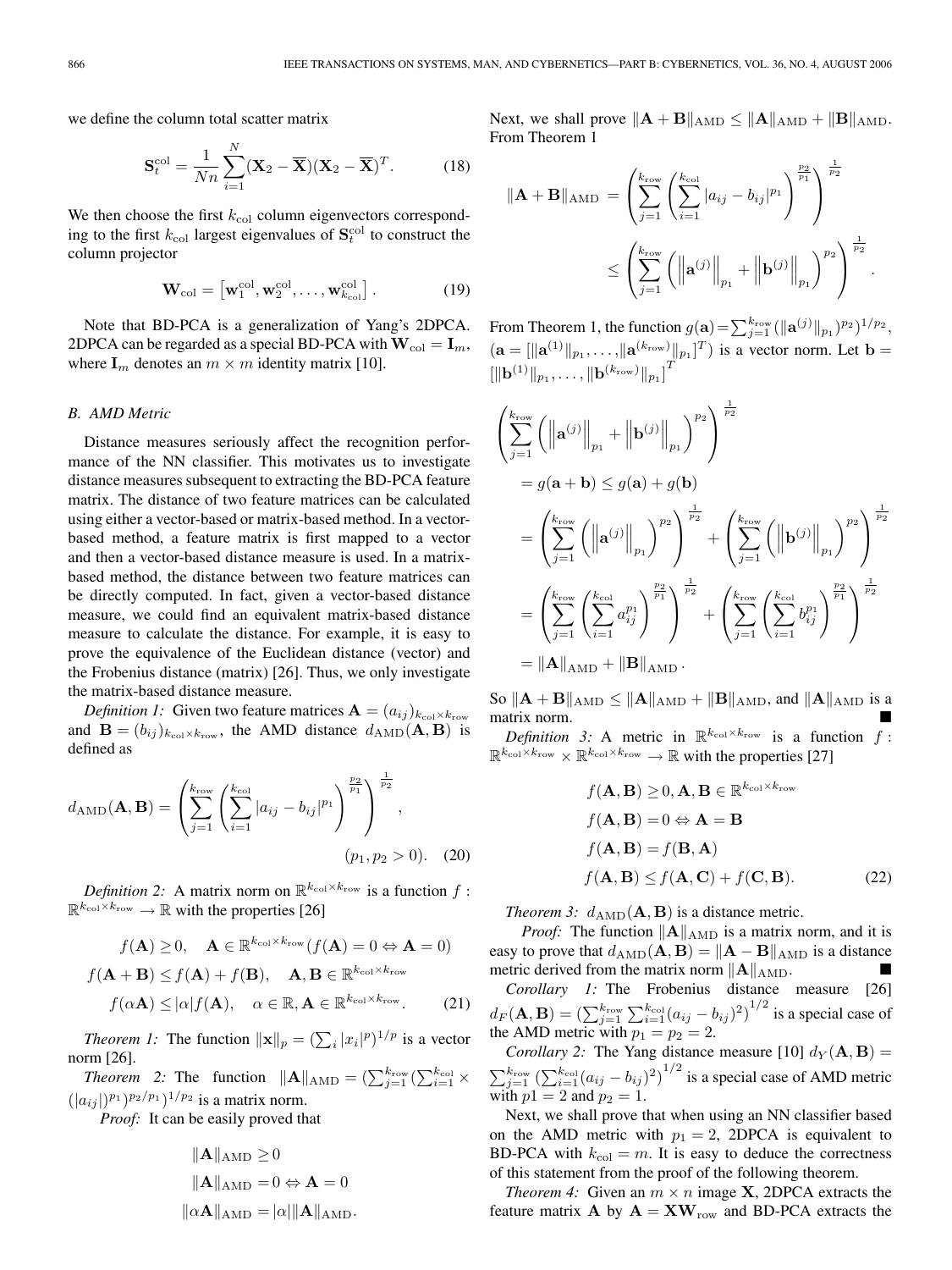feature matrix **B** by  $B = W_{col}XW_{row} = W_{col}A$ . If  $p_1 = 2$ and  $\mathbf{W}_{\text{col}} = [\mathbf{w}_1^{\text{col}}, \mathbf{w}_2^{\text{col}}, \dots, \mathbf{w}_m^{\text{col}}]$ , the matrices **A** and **B** have the same AMD norms, i.e.,  $||\mathbf{A}||_{\text{AMD}} = ||\mathbf{B}||_{\text{AMD}}$ .

*Proof:* From the definition of the AMD norm, we calculate  $\|\mathbf{A}\|_{\text{AMD}} = \left(\sum_{j=1}^{k_{\text{row}}} \left(\sum_{i=1}^{m} (a_{ij})^2\right)^{p_2/2}\right)^{1/p_2}$ and  $\|\mathbf{B}\|_{\text{AMD}} = \left(\sum_{j=1}^{k_{\text{row}}} (\sum_{i=1}^{m} (b_{ij})^2)^{p_2/2}\right)^{1/p_2}$ . First, we shall prove  $\sum_{i=1}^{m} (a_{ij})^2 = \sum_{i=1}^{m} (b_{ij})^2$ , i.e.,

$$
\sum_{i=1}^{m} (b_{ij})^2 = \mathbf{b}_j^T \mathbf{b}_j, \quad (\mathbf{b}_j = [b_{1j}, \dots, b_{ij}, \dots, b_{mj}]^T)
$$

$$
= (\mathbf{W}_{\text{col}} \mathbf{a}_j)^T (\mathbf{W}_{\text{col}} \mathbf{a}_j)
$$

$$
\times (\mathbf{a}_j = [a_{1j}, \dots, a_{ij}, \dots, a_{mj}]^T)
$$

$$
= \mathbf{a}_j^T (\mathbf{W}_{\text{col}}^T \mathbf{W}_{\text{col}}) \mathbf{a}_j
$$

$$
= \mathbf{a}_j^T \mathbf{a}_j \quad (\mathbf{W}_{\text{col}} \text{ is a complete orthogonal})
$$

basis of 
$$
mD
$$
 space)

$$
=\sum_{i=1}^m (a_{ij})^2.
$$

Because  $\sum_{i=1}^{m} (a_{ij})^2 = \sum_{i=1}^{m} (b_{ij})^2$ , it is obvious that  $\|\mathbf{A}\|_{\text{AMD}} = \|\mathbf{B}\|_{\text{AMD}}.$ 

## *C. Classifiers*

We use two classifiers for image recognition, namely: 1) NN and 2) NFL classifiers. In the NN classifier, the feature matrix is classified as belonging to the class with the nearest template. Given all the templates  $\{M_{cl}, 1 \leq c \leq C, 1 \leq l \leq n_c\}$  and the query feature **Y**, the NN rule can be expressed as

$$
d(\mathbf{Y}, \mathbf{M}_{\hat{c}\hat{l}}) = \min_{\{1 \le c \le C, 1 \le l \le n_c} d(\mathbf{Y}, \mathbf{M}_{cl}) \Rightarrow \mathbf{Y} \in w_{\hat{c}} \quad (23)
$$

where C is the number of classes,  $n_c$  is the number of templates in class  $w_c$ , and  $d(Y, M_c)$  denotes the distance between  $\mathbf{Y}$  and  $\mathbf{M}_{cl}$ .

NFL, an extension of NN, can extend the representative capacity of templates by using linear interpolation and extrapolation [17]. Given two templates  $M_{cl}$  and  $M_{ck}$ , the distance between the feature point **Y** and the feature line  $\overline{\mathbf{M}_{cl}\mathbf{M}_{ck}}$  is defined as

$$
d(\mathbf{Y}, \overline{\mathbf{M}_{cl}\mathbf{M}_{ck}}) = d(\mathbf{Y}, \mathbf{Y}_p)
$$
 (24)

where  $\mathbf{Y}_p = \mathbf{M}_{cl} + \mu(\mathbf{M}_{ck} - \mathbf{M}_{cl})$  and  $\mu = (\mathbf{Y} - \mathbf{M}_{cl}) \times$  $(\mathbf{M}_{ck} - \mathbf{M}_{cl})/(\mathbf{M}_{ck} - \mathbf{M}_{cl}) \times (\mathbf{M}_{ck} - \mathbf{M}_{cl})$ . Then, NFL determines the class  $w_{\hat{c}}$  of the query feature Y according to

$$
d(\mathbf{Y}, \overline{\mathbf{M}_{\hat{c}\hat{l}}\mathbf{M}_{\hat{c}\hat{k}}}) = \min_{\{1 \le c \le C, 1 \le l < k \le n_c} d(\mathbf{Y}, \overline{\mathbf{M}_{cl}\mathbf{M}_{ck}}) \Rightarrow \mathbf{Y} \in w_{\hat{c}}.\tag{25}
$$



Fig. 3. Comparison of the reconstruction capability of PCA, 2DPCA, and BD-PCA. (a) and (e) Original images. (b) and (f) Reconstructed images by PCA. (c) and (g) Reconstructed images by 2DPCA. (d) and (h) Reconstructed images by BD-PCA.

## IV. EXPERIMENTAL RESULTS AND DISCUSSION

To evaluate BD-PCA with AMD metric (BD-PCA-AMD), we used two image databases, namely: 1) the ORL face database and 2) the PolyU palm print database. For each database, we investigate the effect of BD-PCA-AMD parameters and compare the error rates obtained using different distance measures.

## *A. Experimental Results on the ORL Database*

In order to test BD-PCA-AMD, a series of experiments are carried out using the ORL database. First, we give an intuitive illustration of the reconstruction capability of BD-PCA. Then, we evaluate the capability of BD-PCA to solve the overfitting problem. We also evaluate the efficacy of the AMD metric and compare the recognition performance of BD-PCA-AMD with that of PCA and 2DPCA.

In the first set of experiments, we compare the reconstruction capability of PCA, 2DPCA, and BD-PCA. PCA-based reconstruction always involves the determination of feature dimensions. For PCA reconstruction, we evaluate the reconstructed training images based on 50, 100, 150, and 199 PCs, and find that the reconstruction quality is satisfactory when the number of PCs arrives at 100. For simplicity, we do not show these reconstructed images. For 2DPCA reconstruction, we evaluate the reconstructed images based on 5, 10, 15, and 20 row eigenvectors, and find that the reconstruction quality is satisfactory when the number of row eigenvectors  $k_{\text{row}}$ arrives at 10. For BD-PCA reconstruction, we first let  $k_{\text{row}} =$ 10 according to the reconstruction evaluation on 2DPCA. We then compare the reconstructed images based on 10, 15, 20, and 30 column eigenvectors, and find that the reconstruction quality is satisfactory when  $k_{\text{col}} = 20$ . Thus, we determine the feature dimensions of PCA, 2DPCA, and BD-PCA. The feature dimension of 2DPCA is  $112 \times 10 = 1120$ , much higher than that of BD-PCA  $(20 \times 10 = 200)$  and of PCA  $(100)$ .

Fig. 3 shows two original images and their reconstructed images by PCA, 2DPCA, and BD-PCA. Fig. 3(a) is an original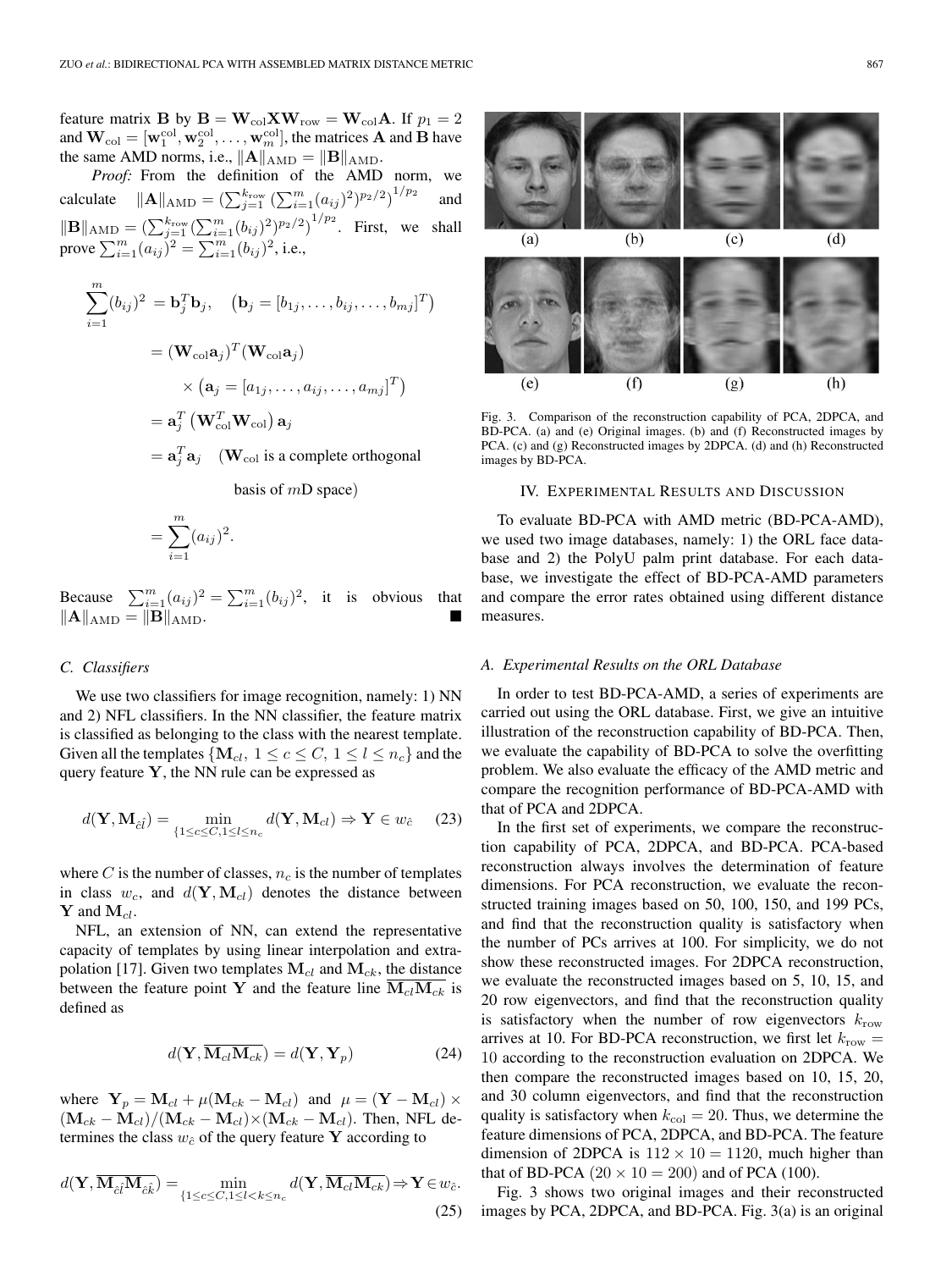

Fig. 4. BD-PCA's normalized mse on the training set and the testing set as a function of feature dimension.

image from the training set. Satisfactorily reconstructed images in Fig. 3(a) can be obtained using all of these three methods, as shown in Fig.  $3(b)$ –(d). Fig.  $3(e)$  is an image from the testing set and its reconstructed images are shown in Fig. 3(f)–(h). The quality of the reconstructed image by PCA deteriorates greatly, while both 2DPCA and BD-PCA can obtain a satisfactory reconstruction quality.

In the second set of experiments, we use the normalized mse to evaluate BD-PCA's capability to solve the overfitting problem. Given a column projector W<sub>col</sub> and a row projector  $W<sub>row</sub>$ , an image  $X$  is mapped into its BD-PCA representation

$$
\mathbf{Y} = \mathbf{W}_{\text{col}}^T (\mathbf{X} - \overline{\mathbf{X}}) \mathbf{W}_{\text{row}}.
$$
 (26)

The reconstructed image  $\hat{\mathbf{X}}$  can then be represented as

$$
\tilde{\mathbf{X}} = \overline{\mathbf{X}} + \mathbf{W}_{\text{col}} \mathbf{Y} \mathbf{W}_{\text{row}}^T.
$$
 (27)

Then, the normalized mse on the training set mse<sup>train</sup> can be defined as

$$
\text{mse}^{\text{train}} = \frac{\sum_{i} \left\| \mathbf{X}_{i}^{\text{train}} - \tilde{\mathbf{X}}_{i}^{\text{train}} \right\|_{F}^{2}}{\sum_{i} \left\| \mathbf{X}_{i}^{\text{train}} - \overline{\mathbf{X}}^{\text{train}} \right\|_{F}^{2}}
$$
(28)

where  $X_i^{\text{train}}$  is the *i*th training image matrix,  $\tilde{X}_i^{\text{train}}$  is the reconstructed image of  $\mathbf{X}_i^{\text{train}}$ , and  $\overline{\mathbf{X}}^{\text{train}}$  is the mean matrix of all training images. Similarly, we can define the normalized mse on the testing set as mse<sup>test</sup>.

Using the method discussed in Section II-A to construct the training set and the testing set, we calculate mse<sup>train</sup> and mse<sup>test</sup>, as shown in Fig. 4. For simplicity, we let the number of the row eigenvectors  $k_{\text{row}}$  equal the number of column eigenvectors  $k_{\text{col}}$  and thus the dimension of the feature matrix  $L = k_{\text{row}}^2$ . From Fig. 4, the difference of mse<sup>train</sup> and mse<sup>test</sup> is very small. Thus, BD-PCA can solve the overfitting problem.

In all the following experiments, we randomly choose  $n_p$ images of each person for training, resulting in a training set of  $40 \times n_p$  images and a testing set of  $40(10 - n_p)$  images with no overlap between the two sets. To reduce the variation of recognition results, an average error rate (AER) is adopted by calculating the mean of error rates over 20 runs.

In the third set of experiments, we study the effect of BD-PCA-AMD parameters. In BD-PCA-AMD, there are four parameters ( $k_{\text{row}}$ ,  $k_{\text{col}}$ ,  $p_1$ ,  $p_2$ ). A cross-validation strategy is used to determine these parameters. In our experiments, we run BD-PCA-AMD 40 times. Each time we construct a training set and a testing set. The first 20 runs are used to determine the values of these parameters that correspond to the lowest AER. After parameter selection, we use the AER of the other 20 runs to evaluate recognition performance.

Since it is very difficult to determine these four parameters at the same time, we adopt a stepwise selection strategy. We prefix  $k_{\text{col}}$  to its maximum ( $p_1 = 2$ ,  $p_2 = 1$ ) and try to find the optimal  $k_{\text{row}}$  value, as shown in Fig. 5(a). After the determination of  $k_{\text{row}} = 4$ , we pre-fix  $k_{\text{row}}$  to its optimal value ( $p_1 = 2, p_2 = 1$ ) and try to find the optimal  $k_{\text{col}}$  value, as shown in Fig. 5(b). After the determination of  $k_{\text{col}} = 18$  and  $k_{\text{row}} = 4$ , we pre-fix  $k_{\text{col}}$  and  $k_{\text{row}}$  to its optimal values and study the effect of  $p_1$ and  $p_2$  on AER, as shown in Fig. 5(c). Stimulated by the study on PCA-based distance measure, we consider only two possible values for  $p_1$ , 1 and 2. Thus, we determine the values of these four parameters  $(k_{\text{row}} = 4, k_{\text{col}} = 18, p_1 = 2, p_2 = 0.25)$ .

After the determination of BD-PCA-AMD parameters, Table I compares the AER obtained using the Frobenius, the Yang, and the AMD distance measures on another 20 runs. The AMD metric achieves the lowest AER for NN. NFL with AMD measure also achieves a lower AER than NFL using the other two distance measures. In the following experiments, BD-PCA-NN denotes BD-PCA with AMD using the NN classifier and BD-PCA-NFL denotes BD-PCA with AMD using NFL.

Fig. 6 depicts the AER with different  $n_p$  values. An interesting point to note is that the improvement of BD-PCA-NFL over BD-PCA-NN is very small when the number of training samples  $n_p \ge 7$ . This observation indicates that the recognition performance of NN would be comparable to that of NFL when there are sufficient templates for each class.

In the fourth set of experiments, we carry out a comparative study of PCA and BD-PCA with  $n_p = 5$ . Fig. 7 plots the error rates of 20 runs obtained using PCA and BD-PCA, while Table II lists the AER and standard deviation (std.) of each method. For both NN and NFL, BD-PCA has a lower AER and standard deviation than PCA. For NN, the AER of BD-PCA is about 0.597 of that of PCA, and for NFL the AER of BD-PCA is about 0.577 of that of PCA.

In the fifth set of experiments, we compare the recognition performance of 2DPCA and BD-PCA with  $n_p = 5$ . Fig. 8 plots the error rates of 20 runs obtained using 2DPCA and BD-PCA, while Table II shows the AER and standard deviation of each method. We can observe that for the NN classifier the AER obtained using BD-PCA is about 0.813 of that obtained using 2DPCA, and for NFL is about 0.818. The standard deviation of BD-PCA is very close to that of 2DPCA for both NN and NFL. In addition, the feature dimension of BD-PCA is  $18 \times 4 = 72$ , much lower than the feature dimension of 2DPCA  $(112 \times 4 = 448).$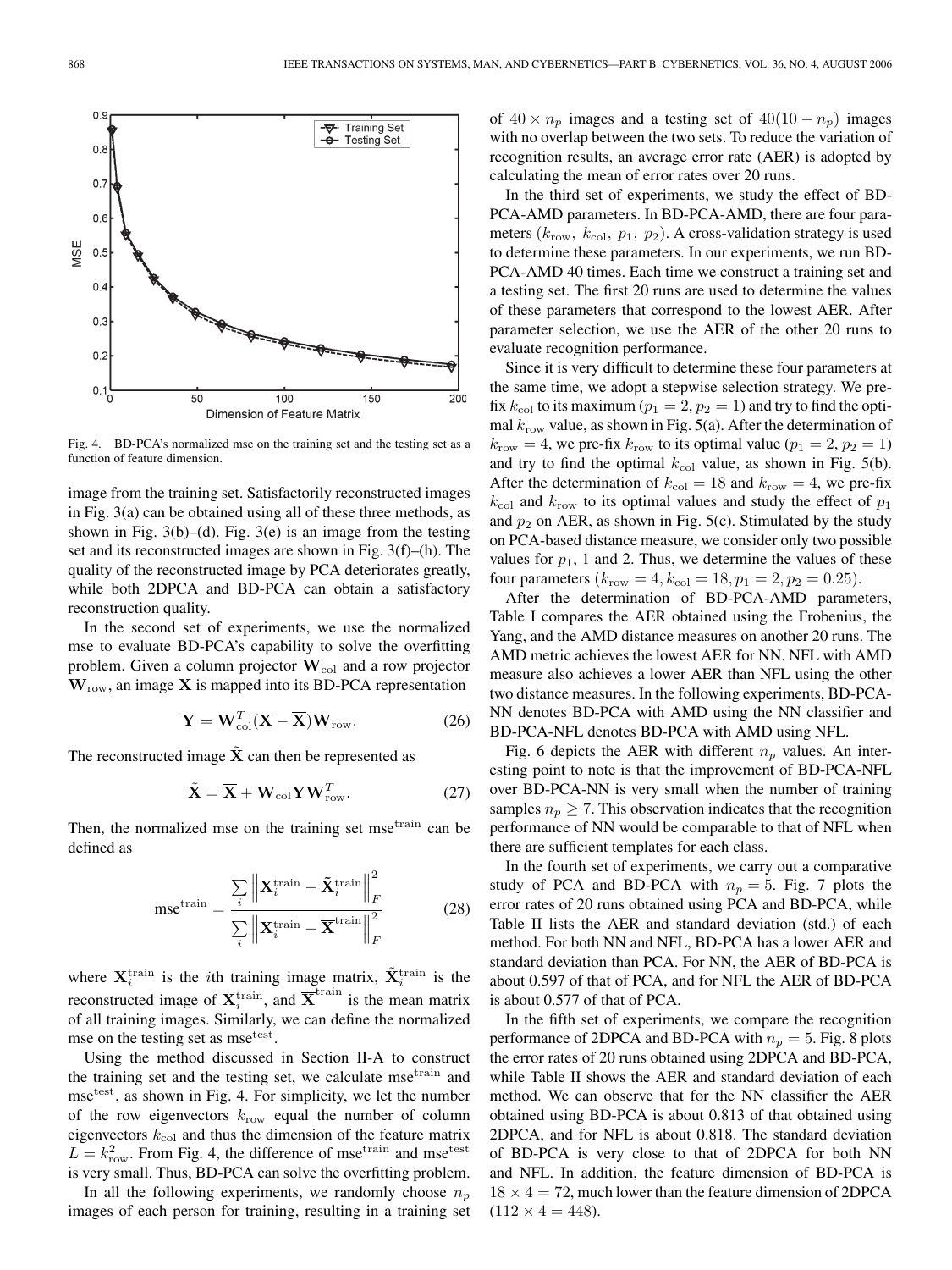

Fig. 5. Plots of the AERs over the variation of BD-PCA-AMD parameters. (a) AERs versus the number of row eigenvectors. (b) AERs versus the number of column eigenvectors. (c) AERs versus the value of  $p_2$  with  $p_1 = 1$ and  $p_1 = 2$ .

TABLE I COMPARISON OF AERs OBTAINED USING DIFFERENT DISTANCE MEASURES AND CLASSIFIERS ON THE ORL DATABASE

| Classifier | Frobenius       |                 |                 |
|------------|-----------------|-----------------|-----------------|
|            | $5.05 \pm 1.69$ | 4.48±1.27       | $3.55 \pm 1.01$ |
| NF         | 54<br>$10+1$    | $3.48 \pm 1.36$ | $2.70 \pm 0.86$ |



Fig. 6. Comparison of AER obtained using NN and NFL classifiers obtained using different numbers of training samples.



Fig. 7. Plots of error rates for each run.

TABLE II COMPARISON OF AERs OBTAINED USING PCA, 2DPCA, BD-PCA, FISHERFACES, AND D-LDA ON THE ORL DATABASE

| Classifier |  | PCA 2DPCA BD-PCA Fisherfaces D-LDA                                        |  |
|------------|--|---------------------------------------------------------------------------|--|
| NN         |  | $5.78\pm1.9$ 4.28 $\pm1.1$ 3.48 $\pm1.0$ 7.93 $\pm2.1$ 5.40 $\pm1.7$      |  |
| NFL        |  | $14.63\pm1.5$ 3.30 $\pm$ 0.9 2.70 $\pm$ 0.9 7.65 $\pm$ 2.0 5.10 $\pm$ 1.6 |  |

In the last set of experiments, the performance of BD-PCA is compared with that of other appearance-based methods with  $n_p = 5$ . We implement two LDA-based methods, namely: 1) Fisherfaces [28] and 2) D-LDA [29]. Table II compares the AERs obtained using Fisherfaces, D-LDA, and BD-PCA. As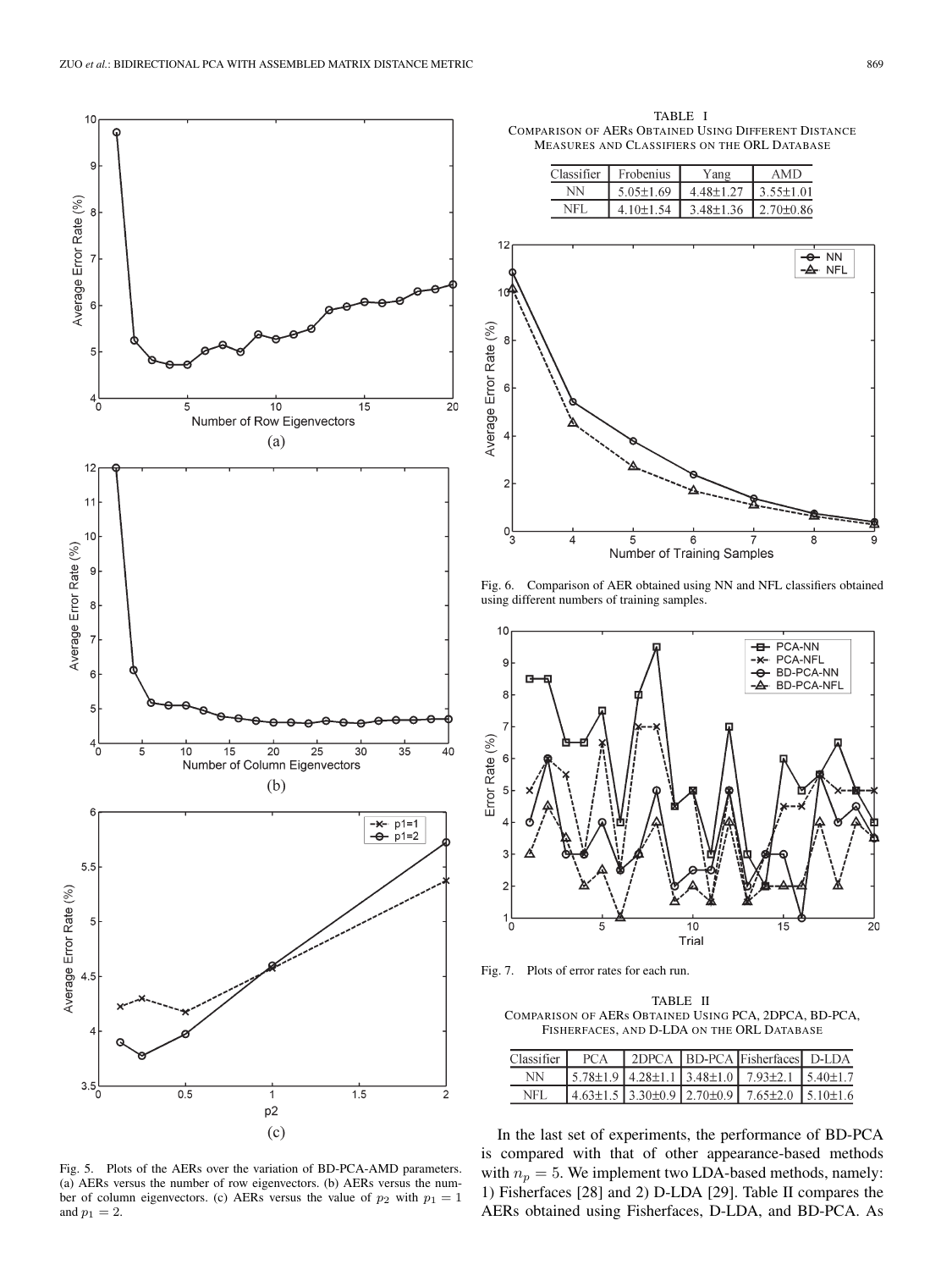

Fig. 8. Plots of error rates for each run.



Fig. 9. Six palm print images of a palm in the PolyU palm print database.

references, we also compare the AER of BD-PCA with some reported results of other appearance-based methods on the ORL database. The error rate is 4.05 for Ryu's SHC method [19], 3.85 for Wang's CLSRD [20], 3.0 for Yang's complete PCA + LDA [30], 4.2 for Lu's DF-LDA [31], 4.9 for Liu's NKFDA [32], 4.2 for Song's LMLP [33], and 4.15 for Zheng's ELDA method [34]. The reported results are obtained on the average of different number of runs. Compared with these results, BD-PCA is very competitive.

## *B. Experimental Results on the PolyU Palm Print Database*

Palm print sampling is low cost, nonintrusive, and the palm print contains stable structural features, making palm print recognition the object of considerable recent research interest [35]. In this section, we use the PolyU palm print database [36] to further evaluate BD-PCA-AMD. The PolyU palm print database contains 600 grayscale images of 100 different palms with six samples for each palm. Six samples from each of these palms were collected in two sessions, where the first three samples were captured in the first session and the other three in



Fig. 10. Plots of the error rates over the variation of BD-PCA-AMD parameters. (a) Error rates versus the number of row eigenvectors. (b) Error rates versus the number of column eigenvectors. (c) Error rates versus the value of  $p_2$  with  $p_1 = 1$  and  $p_1 = 2$ .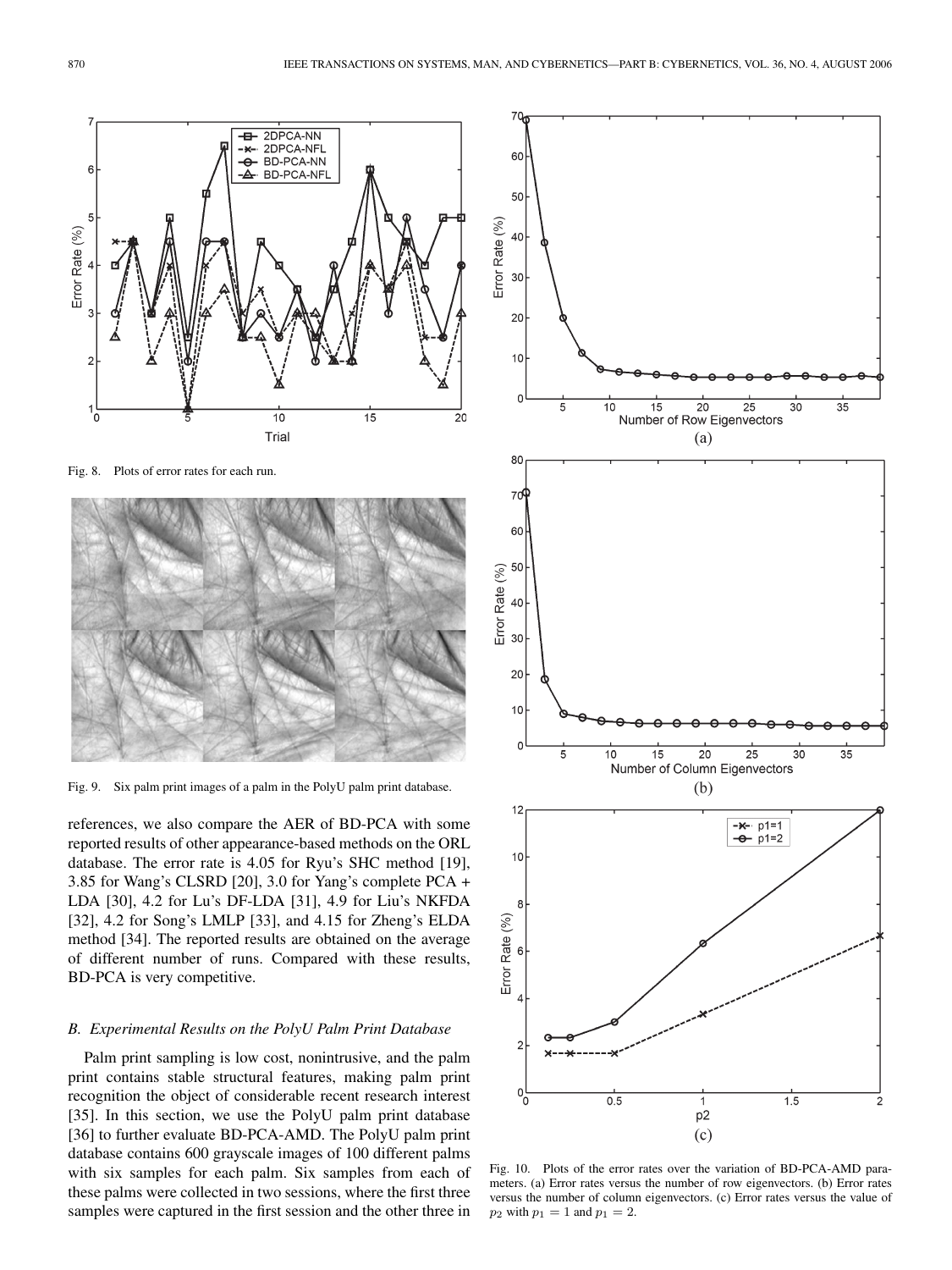TABLE III COMPARISON OF ERROR RATES OBTAINED USING DIFFERENT DISTANCE MEASURES ON THE PolyU PALM PRINT DATABASE

| Classifiers   Frobenius |        | 'ano |  |  |
|-------------------------|--------|------|--|--|
|                         | ' 1.00 |      |  |  |
|                         | 1.00   |      |  |  |

TABLE IV COMPARISON OF ERROR RATES OBTAINED USING DIFFERENT METHODS ON THE PolyU PALM PRINT DATABASE

|                        | PCA | Fisherfaces D-LDA 2DPCA BD-PCA |      |       |  |
|------------------------|-----|--------------------------------|------|-------|--|
| Error Rate $(\%)$ 1133 |     | 6.67                           | 6.00 | 4. AO |  |

the second session. The average interval between the first and the second session was two months.

In our experiments, a subimage of each original palm print was cropped to the size of  $128 \times 128$  and preprocessed with histogram equalization. Fig. 9 shows six palm print images of one palm. For the PolyU palm print database, we choose the first three samples of each palm for training, thus using the 300 images captured in the first session as the training set and the 300 images captured in the second session as the testing set.

We adopt a stepwise strategy to determine the BD-PCA-AMD parameters, as shown in Fig. 10. The optimal parameters are then determined as  $k_{\text{row}} = 19$ ,  $k_{\text{col}} = 17$ ,  $p_1 = 1$ ,  $p_2 = 0.5$ . Table III compares the error rates obtained using different distance measures. The AMD metric achieves the lowest error rates for both NN and NFL classifiers.

Table IV compares the error rates obtained using Eigenfaces, Fisherfaces, D-LDA, 2DPCA, and BD-PCA. The error rate of BD-PCA-NFL is 1.33, much lower than that obtained using the other four methods.

#### V. CONCLUSION

In this paper, we propose a BD-PCA with the AMD measure method (BD-PCA-AMD) for image recognition. The proposed method has some significant advantages. First, BD-PCA is directly performed on the image matrix, while classical PCA requires mapping an image matrix to a high-dimensional vector in advance. Second, BD-PCA can circumvent the overfitting problem associated with classical PCA. Third, the feature dimension of BD-PCA is much less than that of 2DPCA. We additionally present an AMD metric to reflect the fact that the BD-PCA feature is a matrix and apply the AMD metric to further improve the recognition performance of NN and NFL classifiers. BD-PCA can achieve an AER of 3.55 using the ORL with five training images of each person for the NN classifier, and 2.70 for the NFL classifier. On the PolyU palm print database, BD-PCA-NN achieved an error rate of 1.67 and BD-PCA-NFL achieved an error rate of 1.33.

#### ACKNOWLEDGMENT

The authors would like to thank J. Yang for many useful discussions on this paper, AT&T (Olivetti) Research Laboratories Cambridge for offering the ORL database, and the anonymous reviewers for their constructive suggestions.

#### **REFERENCES**

- [1] L. Sirovich and M. Kirby, "Low-dimensional procedure for characterization of human faces," *J. Opt. Soc. Amer.*, vol. 4, no. 3, pp. 519–524, Mar. 1987.
- [2] M. Kirby and L. Sirovich, "Application of the Karhunen–Loeve procedure for the characterization of human faces," *IEEE Trans. Pattern Anal. Mach. Intell.*, vol. 12, no. 1, pp. 103–108, Jan. 1990.
- [3] M. Turk and A. Pentland, "Eigenfaces for recognition," *J. Cogn. Neurosci.*, vol. 3, no. 1, pp. 71–86, 1991.
- [4] G. Lu, D. Zhang, and K. Wang, "Palmprint recognition using eigenpalms features," *Pattern Recognit. Lett.*, vol. 24, no. 9/10, pp. 1463–1467, Jun. 2003.
- [5] X. Wu, D. Zhang, and K. Wang, "Fisherpalms based palmprint recognition," *Pattern Recognit. Lett.*, vol. 24, no. 15, pp. 2829–2838, Nov. 2003.
- [6] R. Huber, H. Ramoser, K. Mayer, H. Penz, and M. Rubik, "Classification of coins using an eigenspace approach," *Pattern Recognit. Lett.*, vol. 26, no. 1, pp. 61–75, Jan. 2005.
- [7] J. Wu and Z. H. Zhou, "Face recognition with one training image per person," *Pattern Recognit. Lett.*, vol. 23, no. 14, pp. 1711–1719, Dec. 2002.
- [8] S. Chen, D. Zhang, and Z. H. Zhou, "Enhanced (PC)2A for face recognition with one training image per person," *Pattern Recognit. Lett.*, vol. 25, no. 10, pp. 1173–1181, Jul. 2004.
- [9] J. Yang and J. Y. Yang, "From image vector to matrix: A straightforward image projection technique—IMPCA versus PCA," *Pattern Recognit.*, vol. 35, no. 9, pp. 1997–1999, Sep. 2002.
- [10] J. Yang, D. Zhang, A. F. Frangi, and J. Y. Yang, "Two-dimensional PCA: A new approach to appearance-based face representation and recognition," *IEEE Trans. Pattern Anal. Mach. Intell.*, vol. 26, no. 1, pp. 131–137, Jan. 2004.
- [11] S. Chen and Y. Zhu, "Subpattern-based principal component analysis," *Pattern Recognit.*, vol. 37, no. 5, pp. 1081–1083, May 2004.
- [12] R. Gottumukkal and V. K. Asari, "An improved face recognition technique based on modular PCA approach," *Pattern Recognit. Lett.*, vol. 25, no. 4, pp. 429–436, Mar. 2004.
- [13] P. Navarrete and J. Ruiz-del-Solar, "Eigenspace-based recognition of faces: Comparisons and a new approach," in *Proc. ICIAP*, 2001, pp. 42–47.
- [14] H. Moon and P. J. Phillips, "Analysis of PCA-based face recognition algorithms," in *Empirical Evaluation Techniques in Computer Vision*, K. Bowyer and P. J. Phillips, Eds. Los Alamitos, CA: IEEE Computer Society Press, 1998.
- [15] W. S. Yambor, B. A. Draper, and J. R. Beveridge, "Analyzing PCA-based face recognition algorithm: Eigenvector selection and distance measures," in *Empirical Evaluation Methods in Computer Vision*, H. Christensen and J. Phillips, Eds. Singapore: World Scientific, 2002.
- [16] V. Perlibakas, "Distance measures for PCA-based face recognition," *Pattern Recognit. Lett.*, vol. 25, no. 6, pp. 711-724, Apr. 2004.
- [17] S. Li and J. Lu, "Face recognition using the nearest feature line method," *IEEE Trans. Neural Netw.*, vol. 10, no. 2, pp. 439–443, Mar. 1999.
- [18] J. T. Chien and C. C. Wu, "Discriminant waveletfaces and nearest feature classifiers for face recognition," *IEEE Trans. Pattern Anal. Mach Intell.*, vol. 24, no. 12, pp. 1644–1649, Dec. 2002.
- [19] Y. S. Ryu and S. Y. Oh, "Simple hybrid classifier for face recognition with adaptively generated virtual data," *Pattern Recognit. Lett.*, vol. 23, no. 7, pp. 833–841, May 2002.
- [20] H. Wang and L. Zhang, "Linear generalization probe samples for face recognition," *Pattern Recognit. Lett.*, vol. 25, no. 8, pp. 829–840, Jun. 2004.
- [21] W. Zheng, L. Zhao, and C. Zou, "Locally nearest neighbor classifiers for pattern classification," *Pattern Recognit.*, vol. 37, no. 6, pp. 1307–1309, Jun. 2004.
- [22] AT&T (Olivetti) Research Laboratories Cambridge, *The ORL Face Database*, Cambridge, U.K.. [Online]. Available: http://www.cl.cam.ac. uk/Research/DTG/attarchive/facedatabase.html
- [23] J. Karhunan and J. Joutsensalo, "Generalization of principal component analysis, optimization problems, and neural networks," *Neural Netw.*, vol. 8, no. 4, pp. 549–562, 1995.
- [24] O. Toygar and A. Acan, "Multiple classifier implementation of a divideand-conquer approach using appearance-based statistical methods for face recognition," *Pattern Recognit. Lett.*, vol. 25, no. 12, pp. 1421–1430, Sep. 2004.
- [25] S. Chen, J. Liu, and Z. H. Zhou, "Making FLDA applicable to face recognition with one sample per person," *Pattern Recognit.*, vol. 37, no. 7, pp. 1553–1555, 2004.